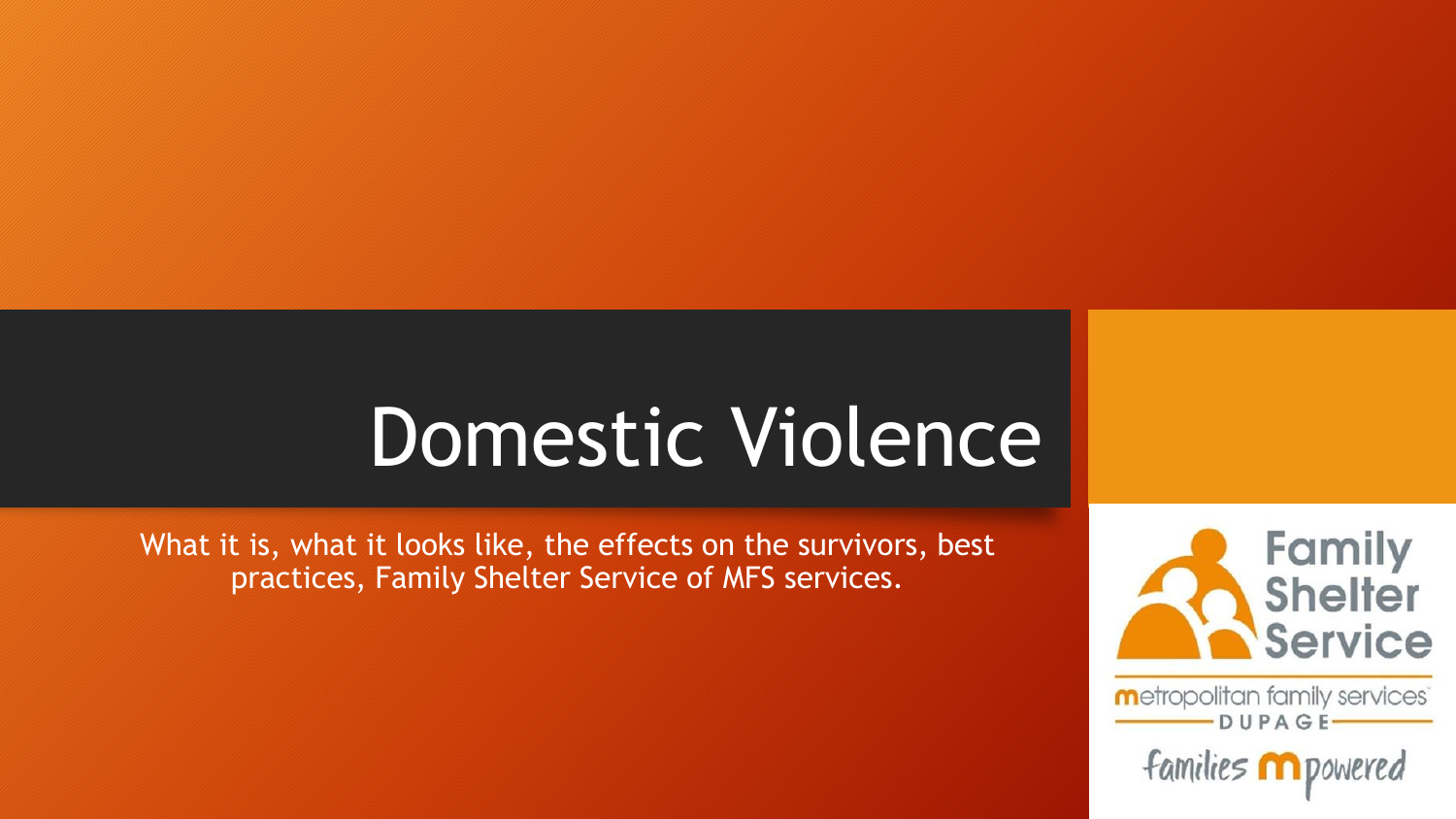#### Prevalence – How much does it happen?

- Domestic violence is one of the most prevalent crimes in the U.S., Illinois, and DuPage County.
- Police in DuPage County reported over **5800** domestic-related calls to FSS in FY21.
- Over **1,500** Orders of Protection filed in DuPage Courthouse.
- FSS answered over **12,600** calls to their 24-hour hotline.
- Victim's fear, shame, embarrassment, and humiliation contribute to DV being a commonly underreported crime.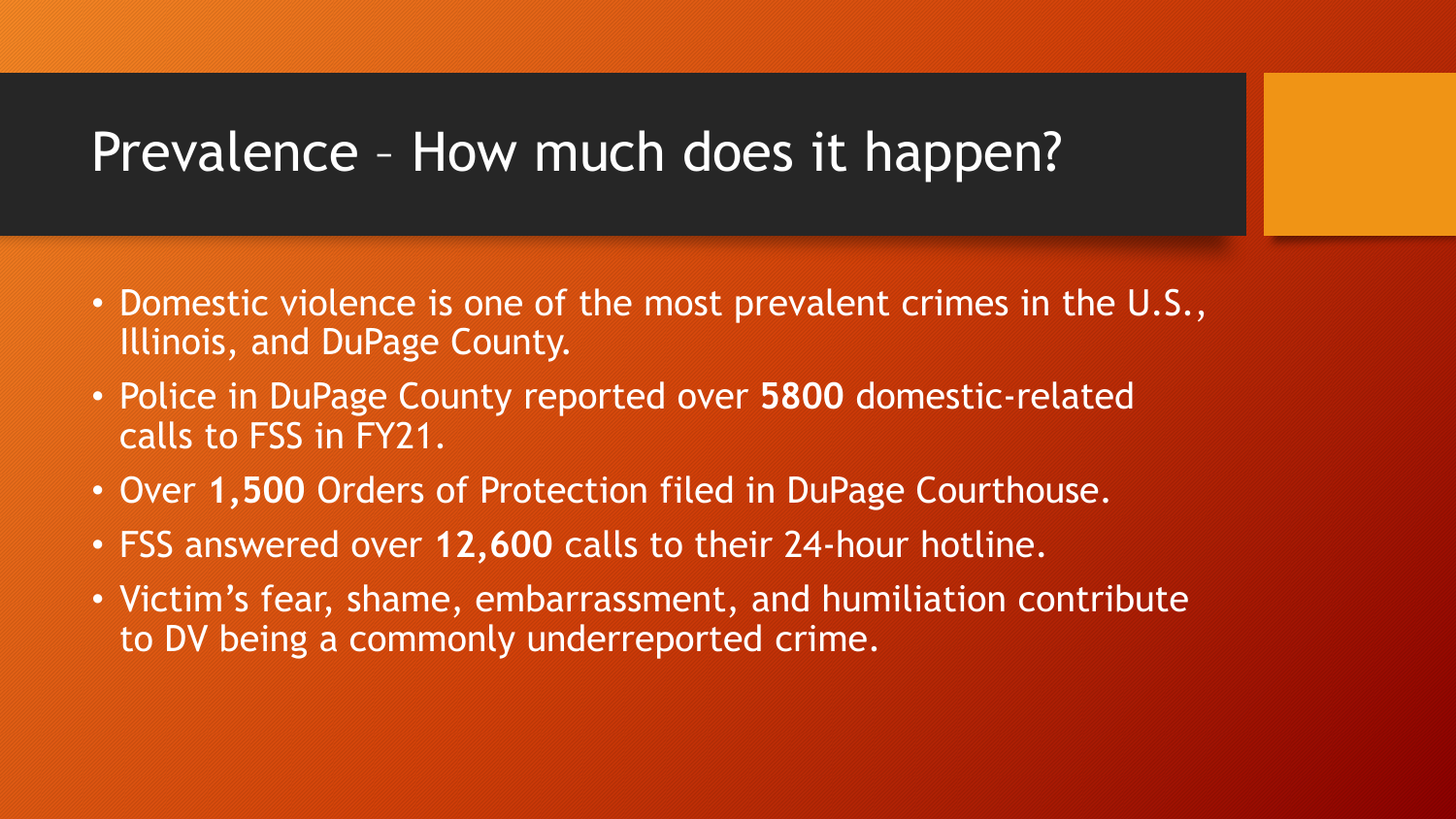#### What is Domestic Violence?

- Abuse can be physical, sexual, emotional, verbal, economic, or psychological. Includes behaviors that frighten, intimidate, isolate, terrorize, manipulate, hurt, humiliate, blame, injure, or wound someone.
- Crosses **ALL** socioeconomic, race, gender, age, education, religious, cultural, and ability levels
- A pattern of behavior that is used to gain or maintain **Power & Control** over an intimate partner of family member.
- **1 in 3** Women and **1 in 7** Men will experience Domestic Violence sometime in their life.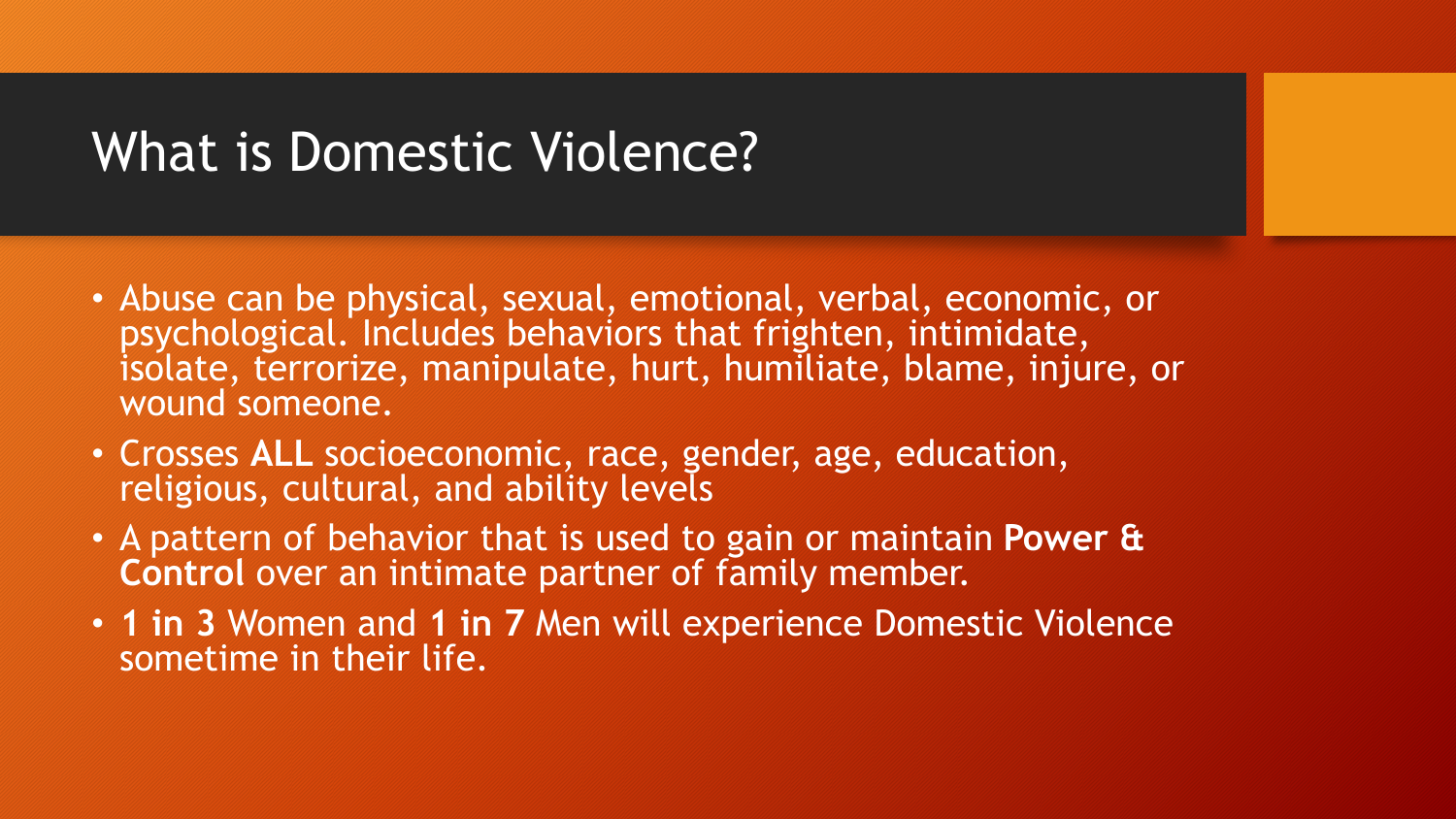#### Abusive Behaviors-

#### Emotional Abuse

Withholds approval, appreciation, or affection

Isolates the victim/keeps them away from support system

Embarrasses or humiliates the victim, often in front of others

Becomes angry if meals, housework, child care are not done to their liking

Blames, criticizes, calls names

#### Financial Abuse

Makes all the decisions about money

Places partner on unrealistic budget

Denies access to paycheck, bank accounts, or credit cards

Refuses to work/or/refuses to let the partner work

Opens credit cards in the partners name, without their knowledge and runs credit card up to the limit, which ruins the partner's credit.

#### Sexual Abuse

Pressures the partner to have sex or perform sexual acts that make them uncomfortable

Hurts the partner during sex

Puts the partner at risk for disease or unwanted pregnancy

Withholds sex or affection in order to control the partner

Expects sex after verbally or physically abusing partner/Rape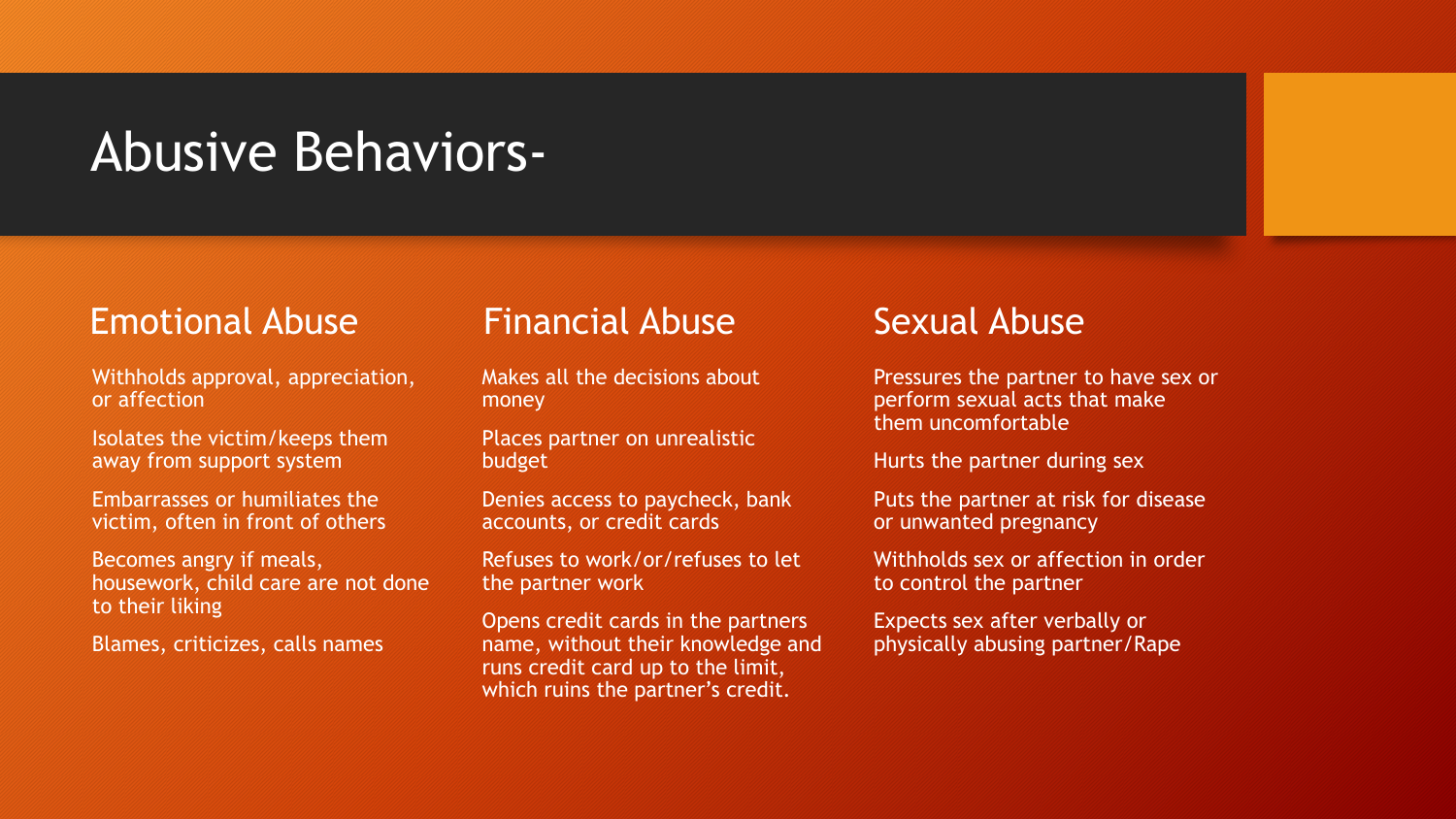#### Using Children Physical Abuse

- Abuses the children and/or threatens to abuse them
- Makes partner feel guilty or inadequate about their parenting skills
- Turns the children against the other parent
- Uses the children to report on the other parent

• Pushes Grabs Slaps Punches **Kicks Chokes** Pinches Neglects the partners needs especially when ill or injured **Restrains** Prevents the partner from sleeping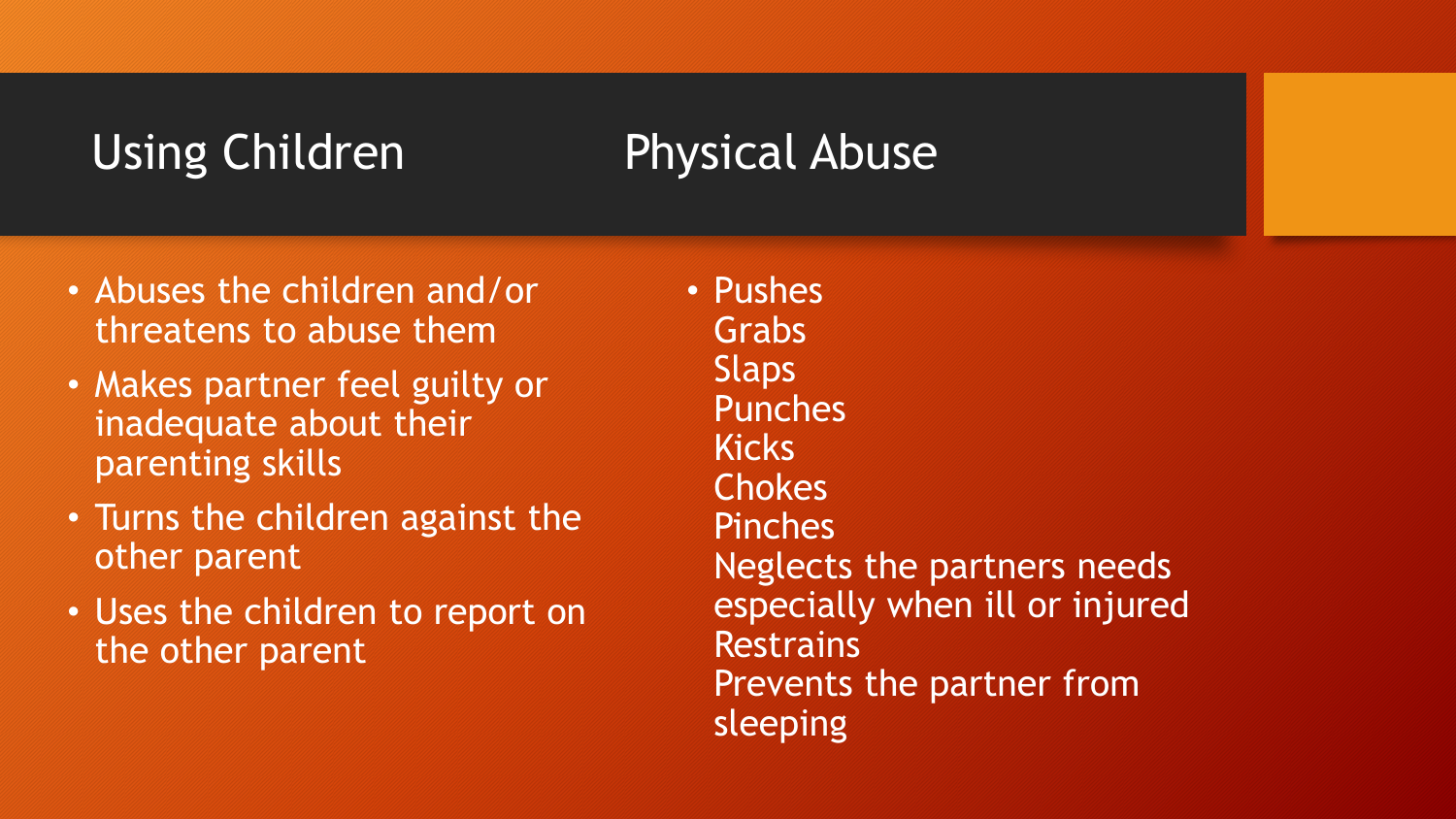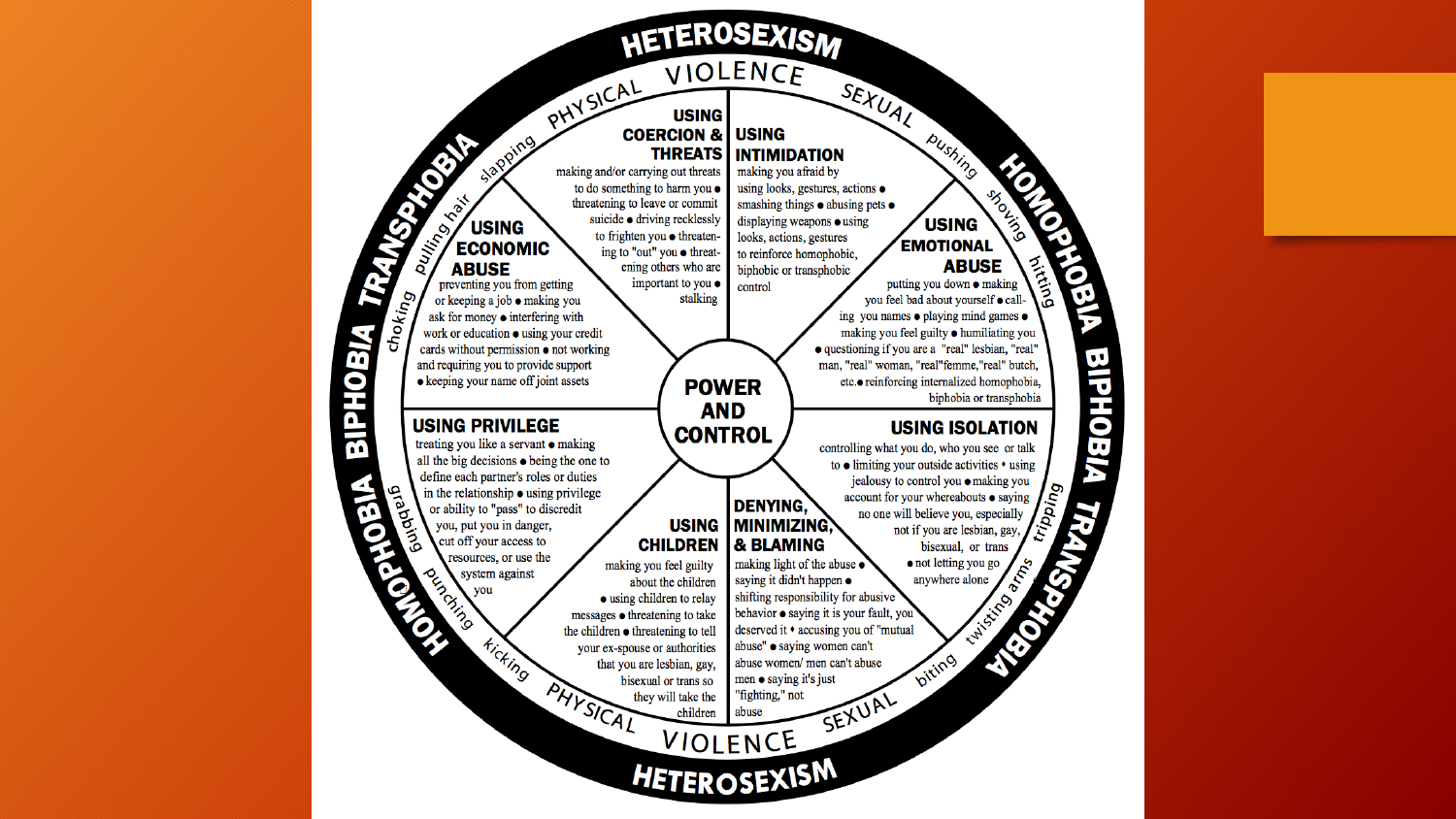# **Cycle of Abuse**

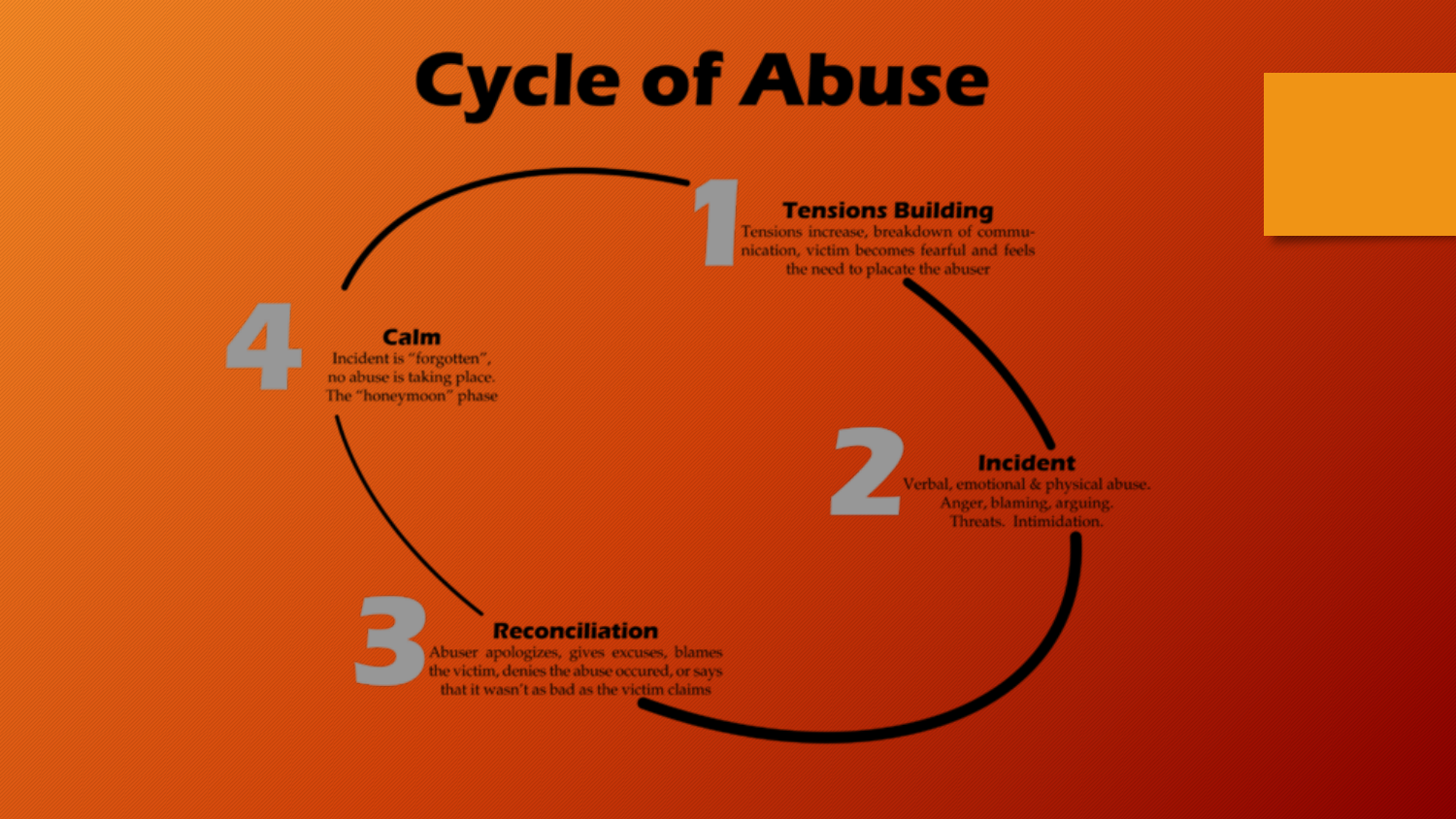#### The DV Survivors Behavior

#### Survivors may-

- Want to abuse to end, but not the relationship
- Feel isolated, depressed, ashamed, embarrassed, and helpless
- Deny or minimize the abuse or make excuses for the abuser.
- Have no support from family or friends.
- Have religious, cultural, or other beliefs that keeps them in the relationship.
- Abuse alcohol or drugs.
- Be financially dependent on the abuser.
- Be distrustful of law enforcement or the legal system.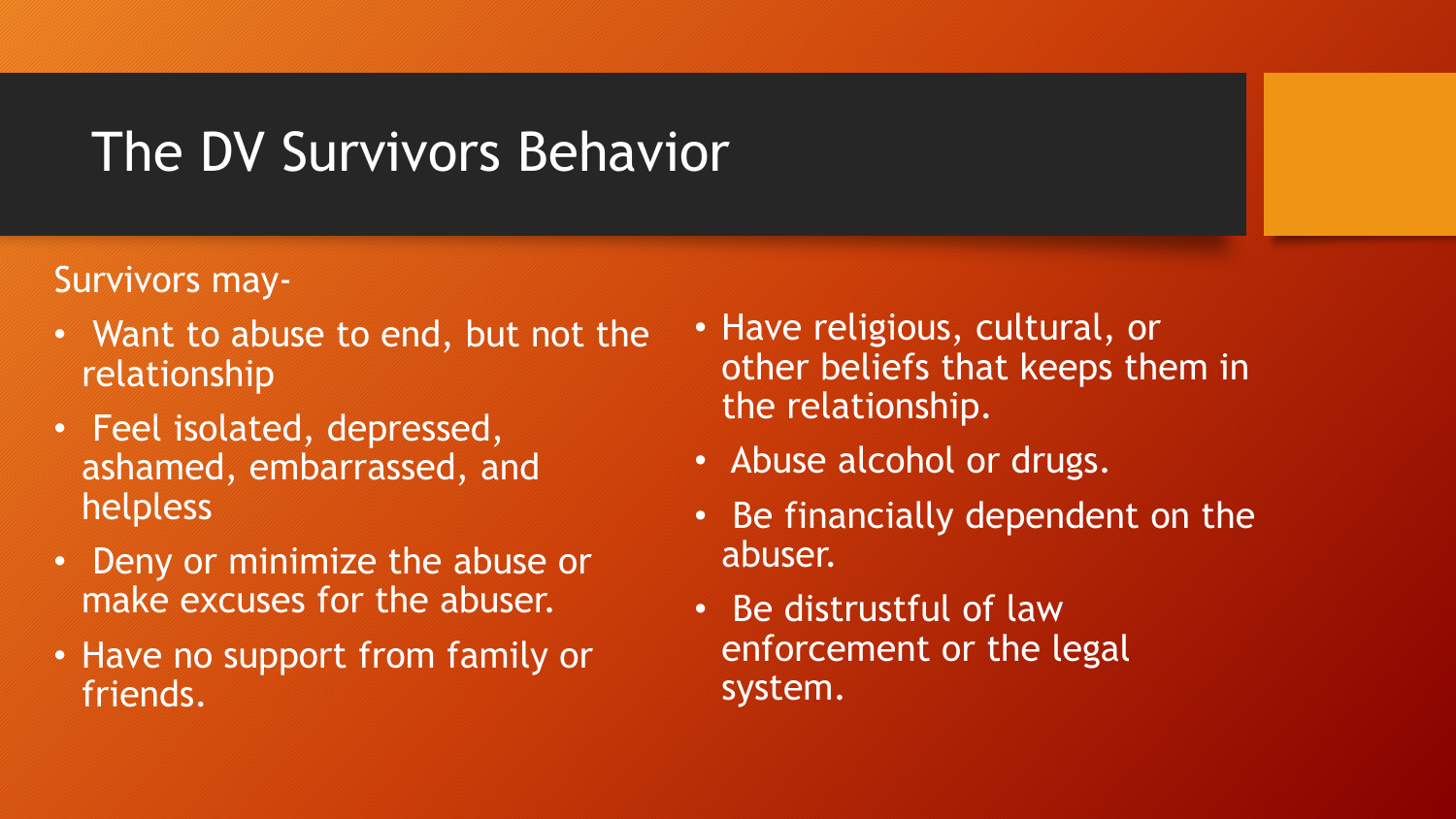#### How DV affects Adults-

Short Term- -Sleep Disturbances/Nightmares

-Hypervigilance

-Abrupt Mood Swings

-Exaggerated emotional and startle reactions to noises, quick movements

-Fear of losing control

-Sensitivity to sound, light, smell, etc.

-A desire for alcohol and drugs

-Fight, Flight, or Freeze Reaction

Long Term- -Panic Attacks, Anxiety, Phobias

-Amnesia and forgetfulness

-Eating disorders

-Depression

-Physical Health Problems

-Inability to love, nurture, or bond with other individuals

-Self harming behaviors

-Feelings of isolation, detachment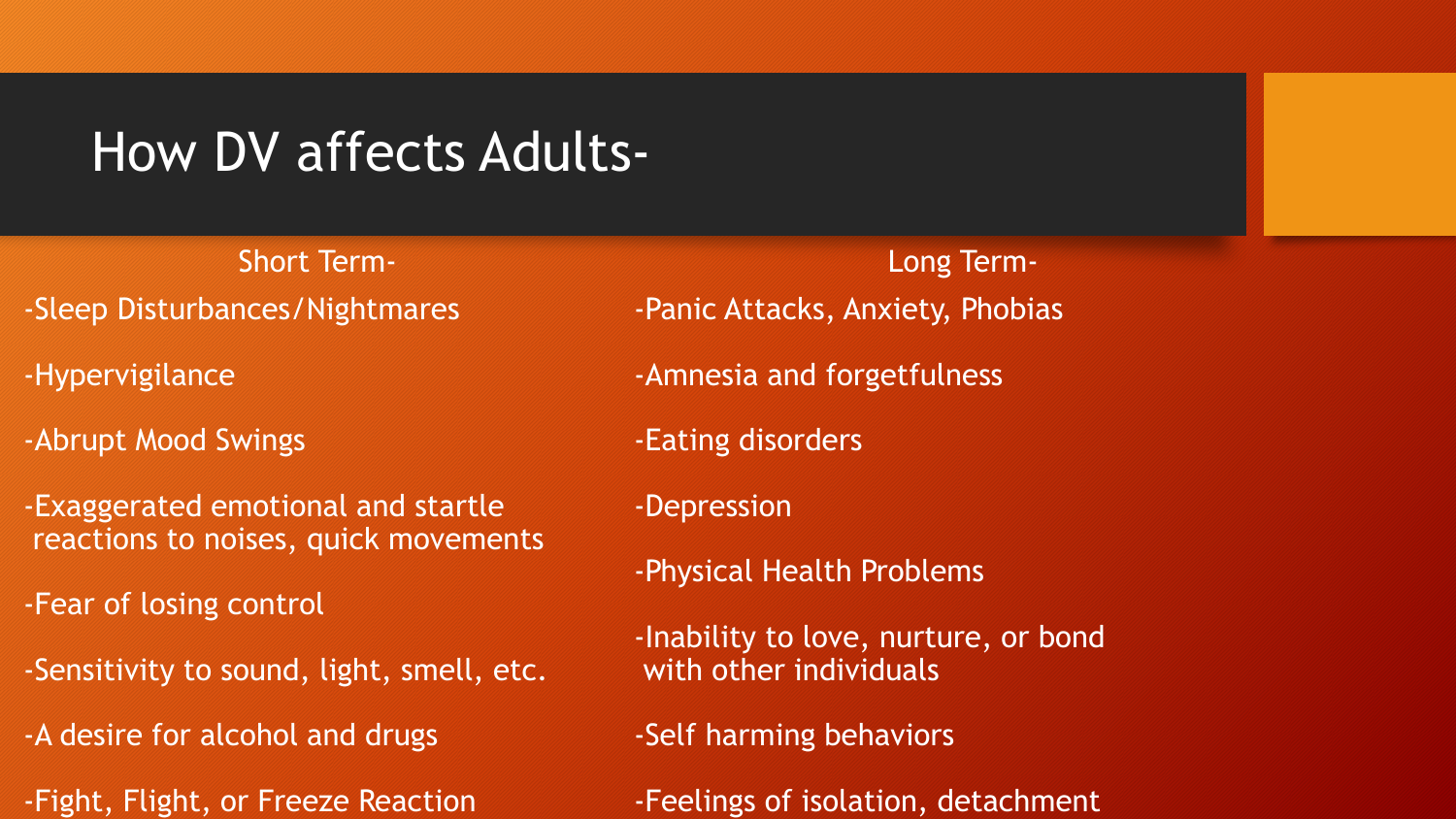## Effects of DV on Children

- -Sleep Disturbances
- -Frequent physical complaints
- -Unexplained illnesses
- -Fearful/Extreme Shyness/Fear of **Adults**
- -Regression (bedwetting, crawling)
- -Anger/Bullying
- -Depression
- -Isolated/without friends OR excessively socially involved
- -Difficulty trusting others
- -Inability to concentrate
- -Guilt/Shame
- -Self harm behaviors/Eating disorders
- -Academic Issues, such as a drop in grades, truancy, aggressive with peers or teachers
- -Drug/Alcohol Abuse
- -Suicidal talk, threats or attempts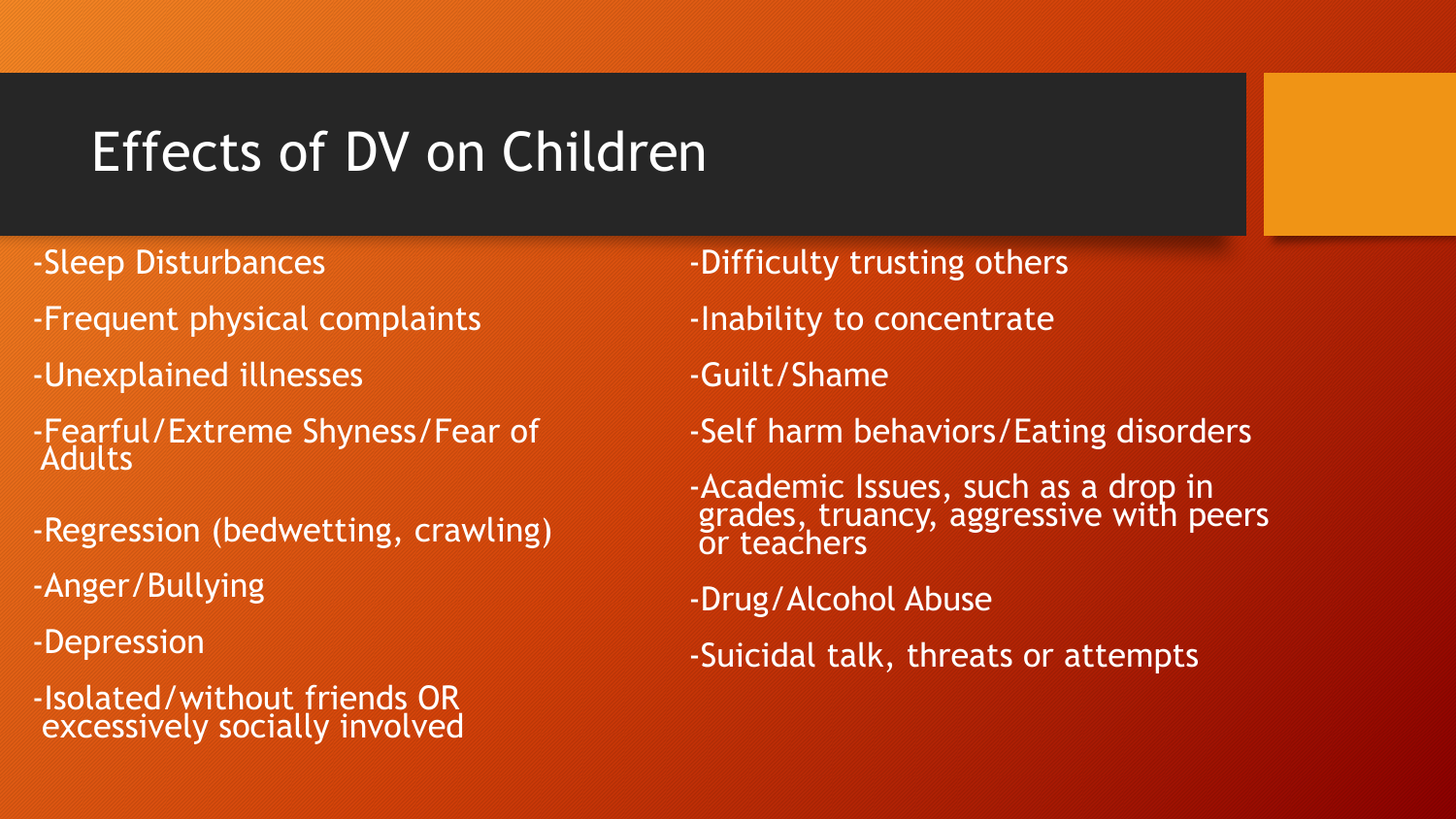## Safety Planning-

- Safety planning is essential in working with someone who has experienced DV. No one safety plan "fits all". Every situation is different and tailoring a safety plan to an individual's situation is important.
- The most dangerous time for a survivor is when they attempt to leave or change something about the relationship!
- Before an incident assess risk and devise a plan on how to stay in the home, and how and when to leave safely.
- During an incident determine how to keep the abuse at the lowest risk level for the survivor and the children.
- After an incident decide what action needs to be taken, e.g., medical attention, contact the police, saving evidence, establishing supports and determining a safe place to stay.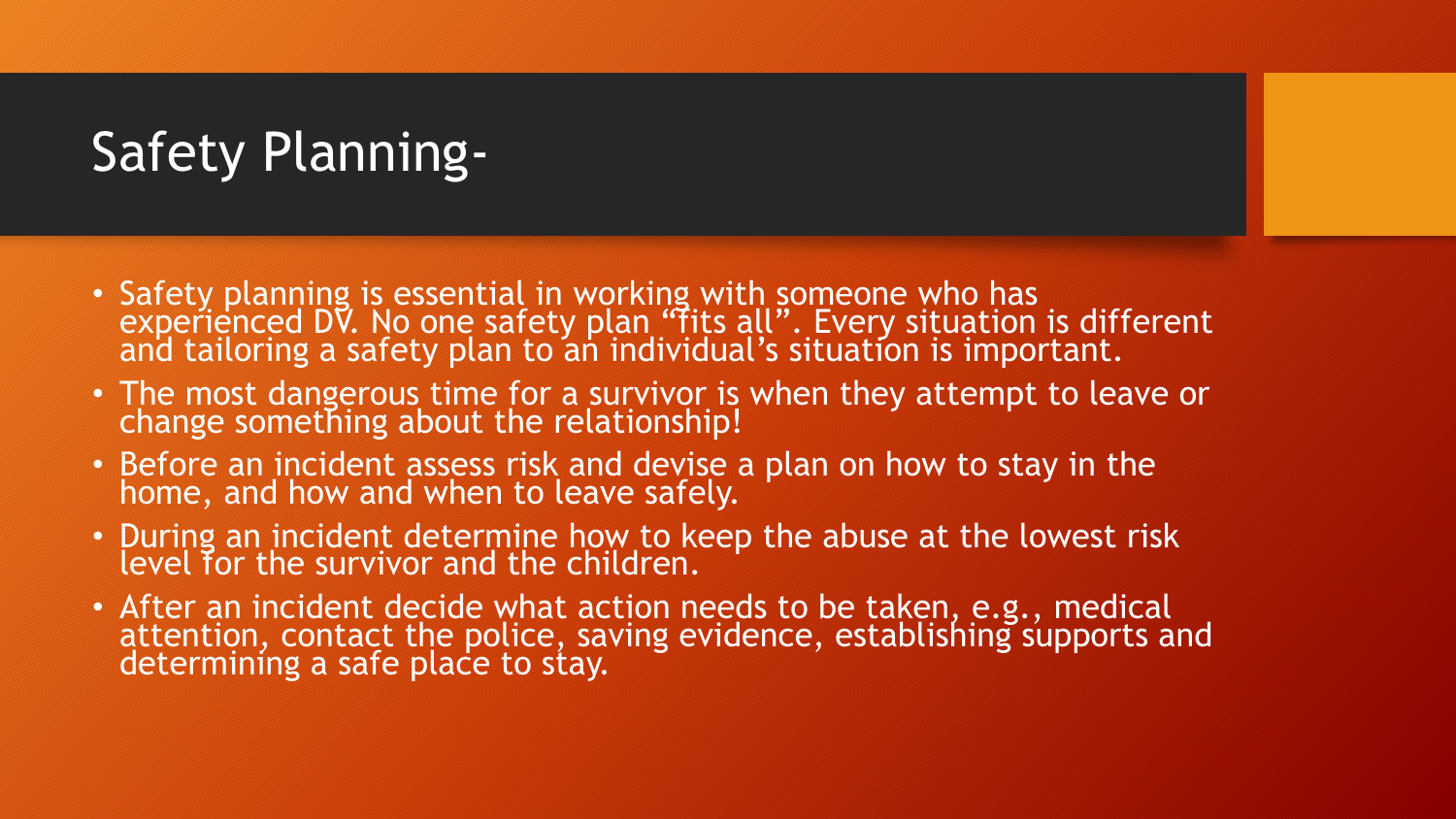#### Trauma & Trauma Informed Care-

- Traumatized people have difficulty trusting people and situations and carry feeling of betrayal--are hyper-alert and hypervigilant -have an increased need for control -impaired ability to identify danger signs
- Trauma Informed Care- -Realizes the impact of the trauma -Recognizes the signs and symptoms of trauma -Responds by integrating the knowledge about the trauma into policies, practices, and settings.
- Trauma Informed Care shifts our focus from *WHAT'S WRONG WITH YOU?* to *WHAT HAS HAPPENED TO YOU?*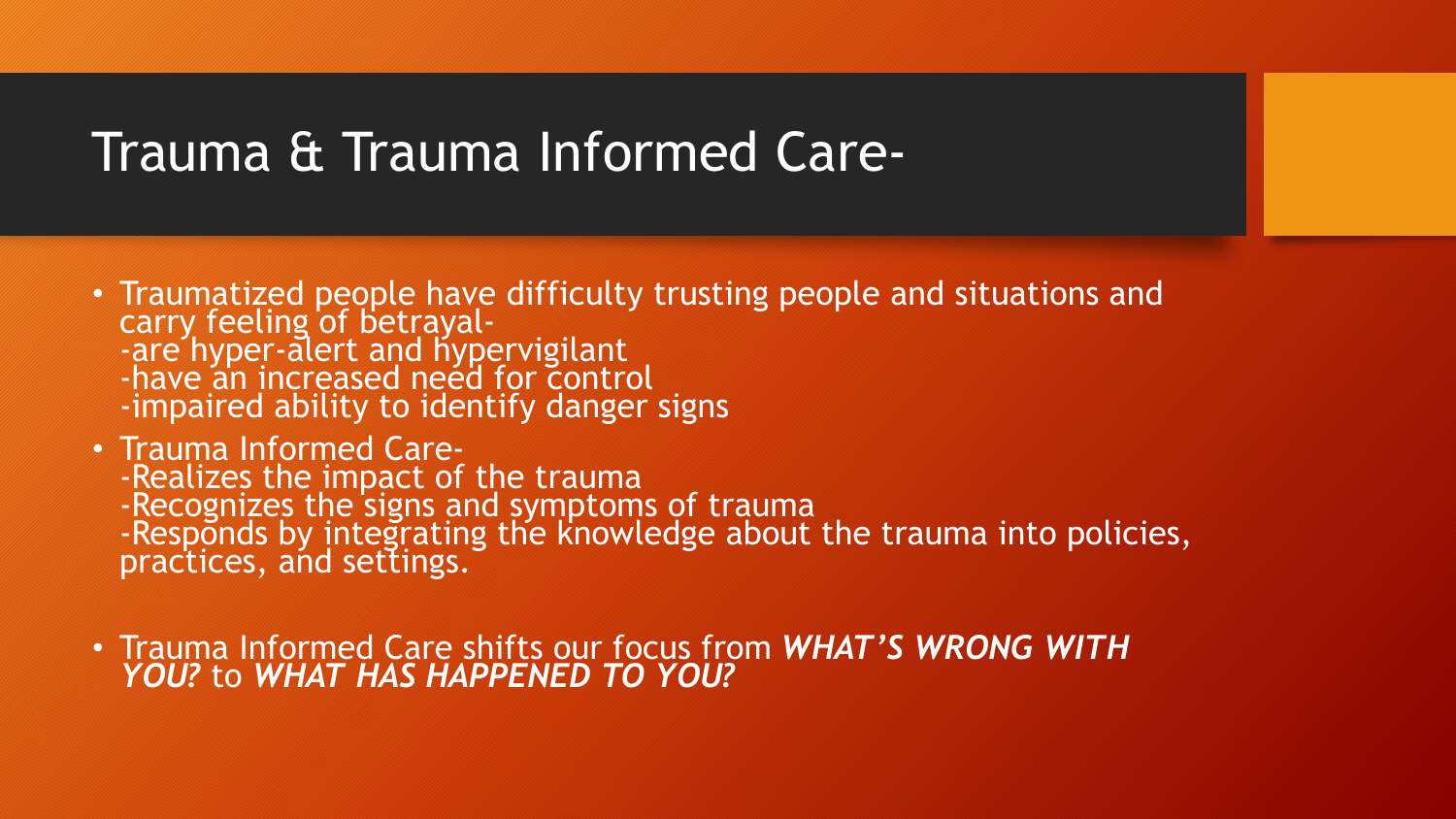#### Trauma Informed Care=Empowerment

- Clients are given options not directives
- Work on recognizing and building on client's strengths
- Is respectful of clients religion/culture and provide areas to engage in specific practices
- Staff is aware and vigilant regarding the details of client spaces to avoid and/or work with clients triggers.
- Clients have agency over their own decisions
- Staff trained in TIC so there is an understanding that a client reaction could be a trauma response
- Agency practices & procedures are developed through a trauma informed lens with the goal of providing safety and mutual respect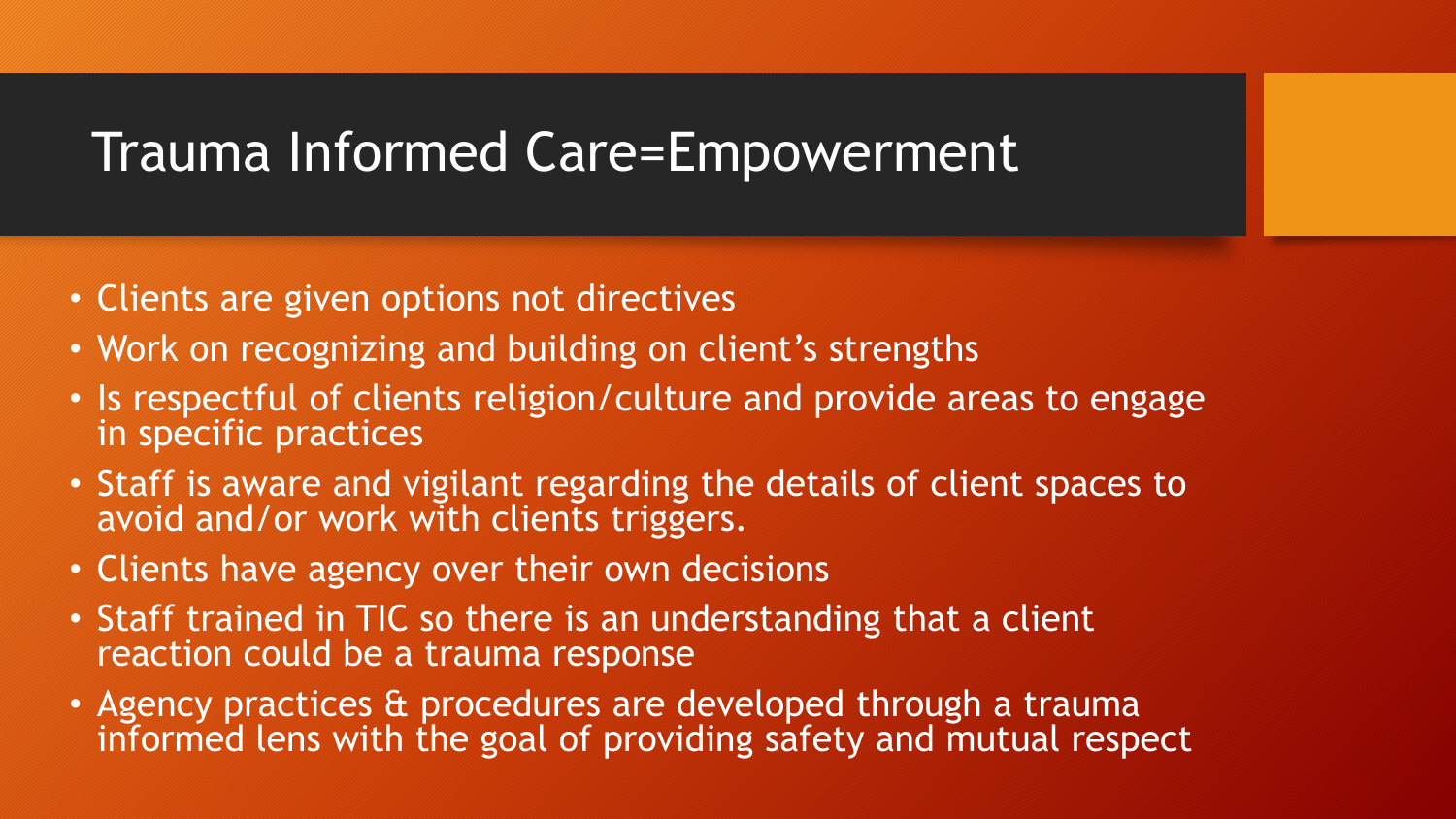## Confidentiality – Cornerstone for DV Survivors

- DV providers are required by the State of Illinois to maintain strict confidentiality and have a "duty to protect" any type of identifying information (personal or circumstances) of the survivor and their children. Confidentiality continues even after a client terminates services with FSS.
- Promotes trust, a feeling of safety, and ACTUAL safety.
- Can only release information on the client and children when client gives written permission.
- Confidentiality can be broken only if there is a threat of homicide/suicide or a report of child/elder abuse.
- *It is a Class A misdemeanor for any FSS staff to disclose confidential information outside the agency.*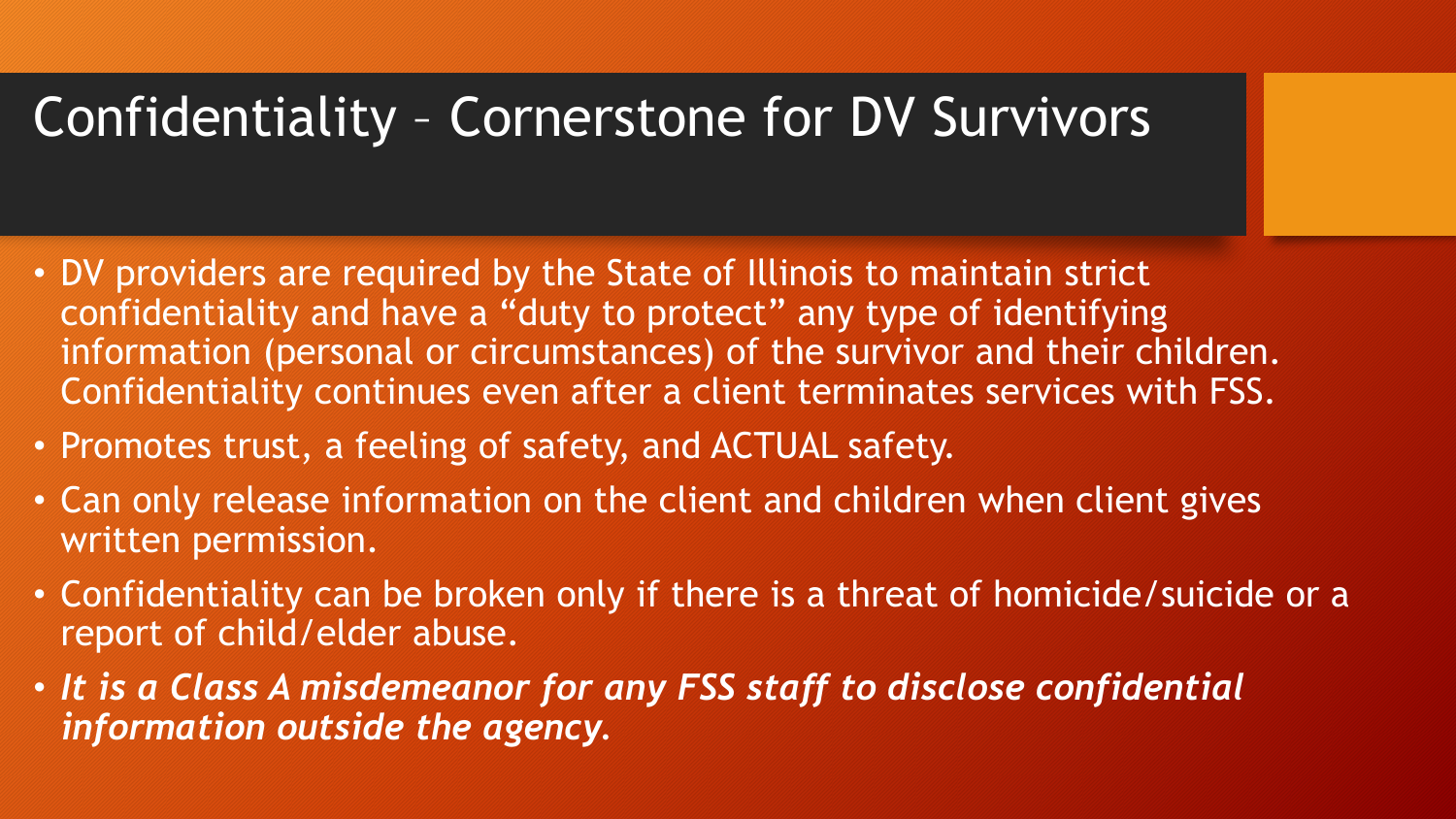#### Working with Mutual Clients

- Understand that DV staff are bound by confidentiality by the Illinois Domestic Violence Act (IDVA) and can only honor the DV agency's Release of Information that is signed by the client and appropriately witnessed.
- FSS agency ROI's are only valid for two weeks and after that time period, a new ROI must be completed.
- Have client spefically state who the information should be released to and the exact details of the information that are to be released.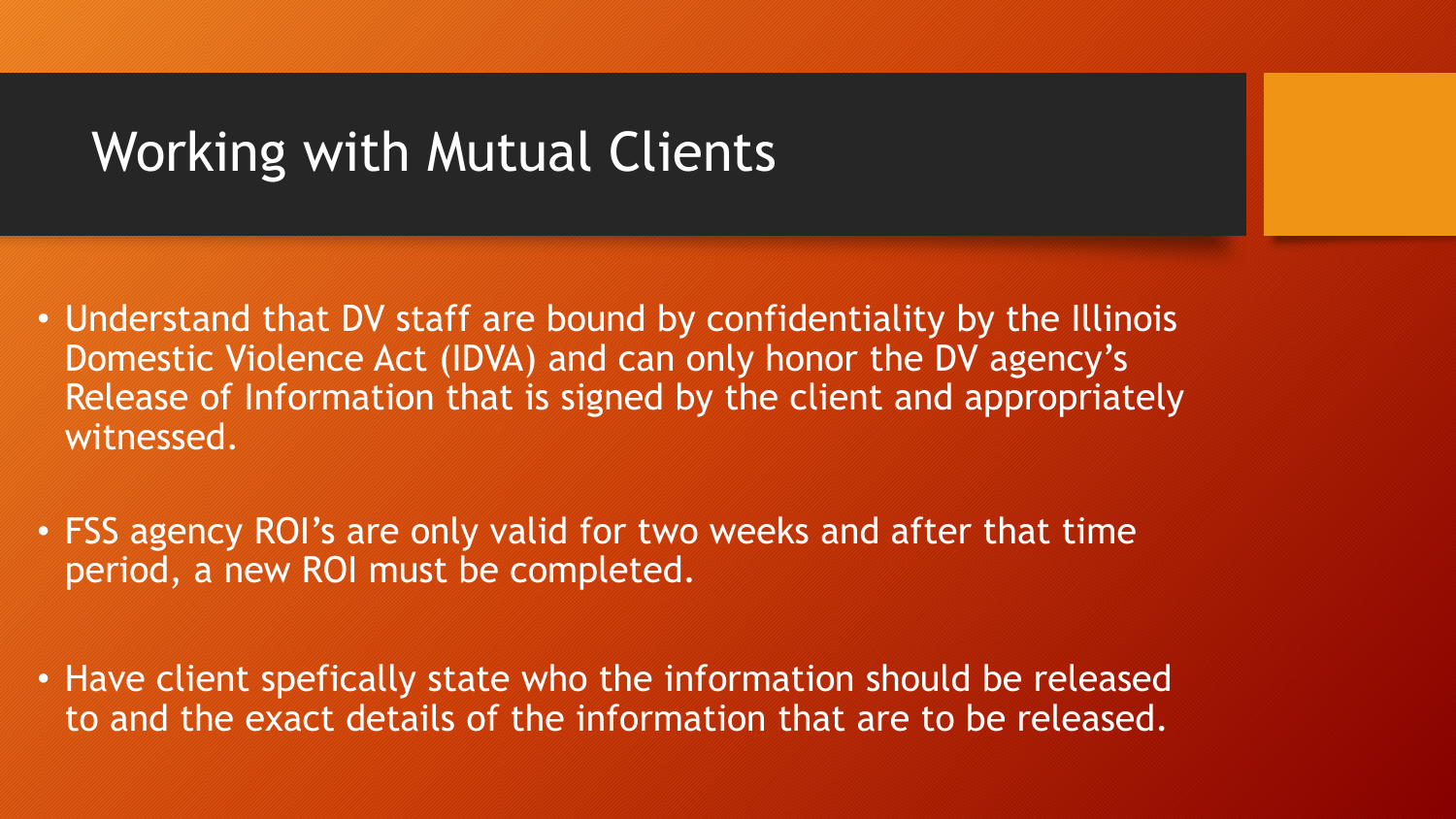## Family Shelter's Services-

- Shelter for Men, Women & Children
- 24 hour hotline
- Counseling -short term individual crisis counseling, case management, educational and support groups
- Court/Victim Advocacy -Orders of Protection
- Prevention, Education, and Teen services
- Children's services
- Community based groups and services
- Resale Shop

*All services are free and confidential.*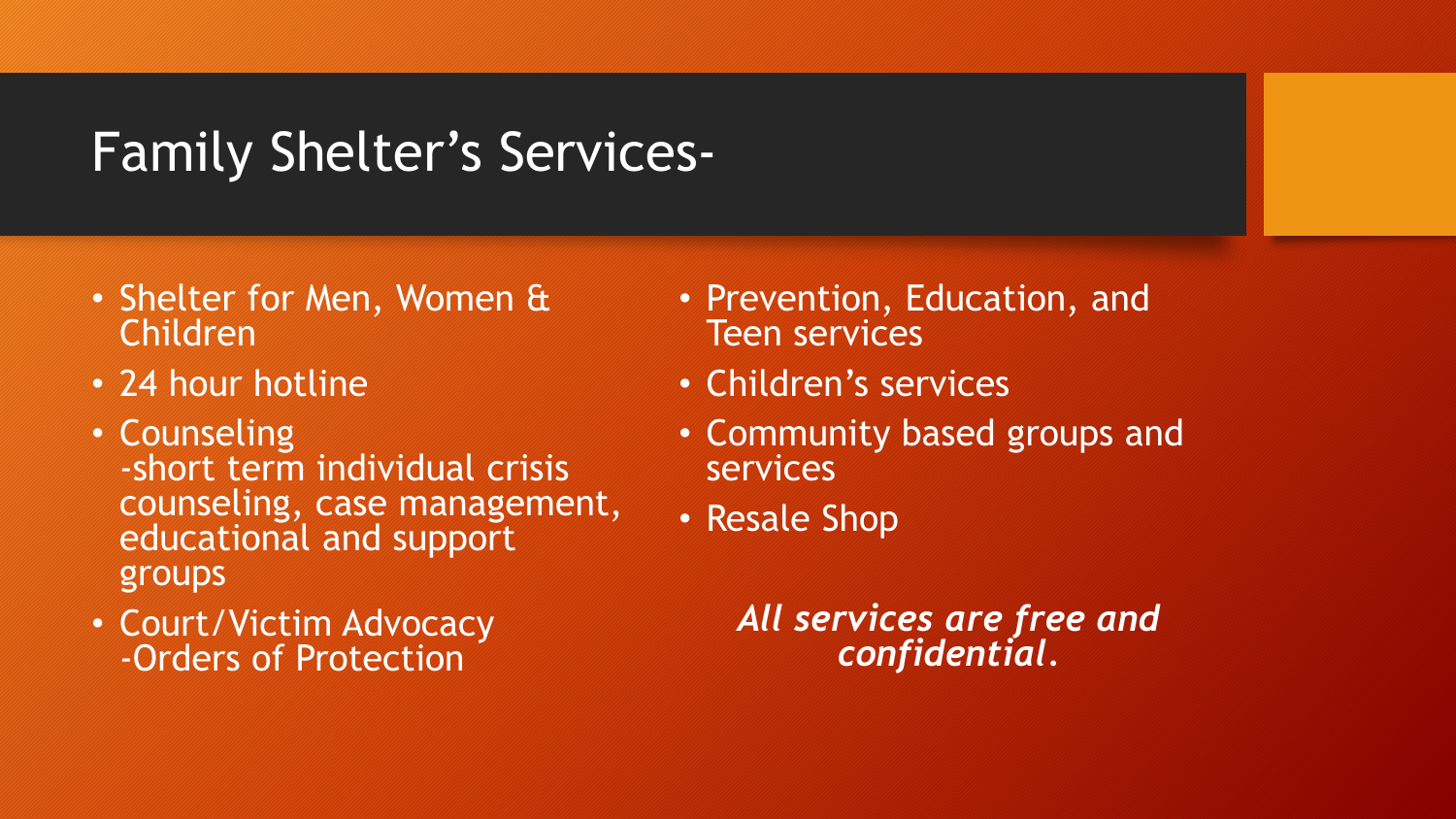### COVID Impact on DV Services-

- Shelter clients housed in a local hotel since April 2020. -they have recently returned to the shelter location.
- Counseling services for adults and children were held vitually or by phone. -services have expanded since they are still offered virtually, by phone and now in person
- Prevention Education and Community Advocacy were transitioned to virtual classroom and webinars.

- back in the classrooms and out in the community in person. We now have the ability to provide trainings in a variety of formats.

• 24 hour hotline answered remotely.

-Hotline is still being answered remotely as well as staff in the office answering calls.